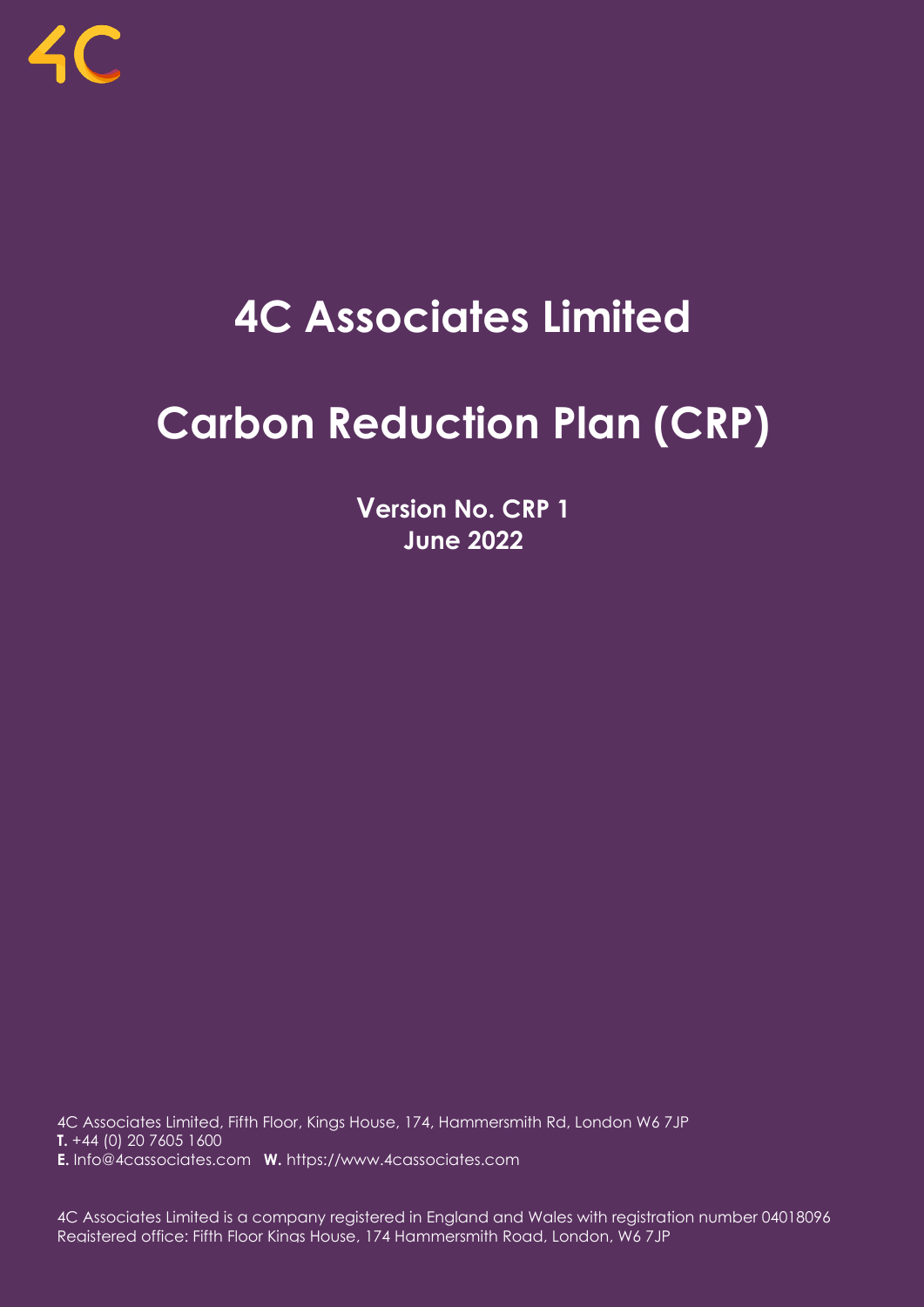# **Table of Contents**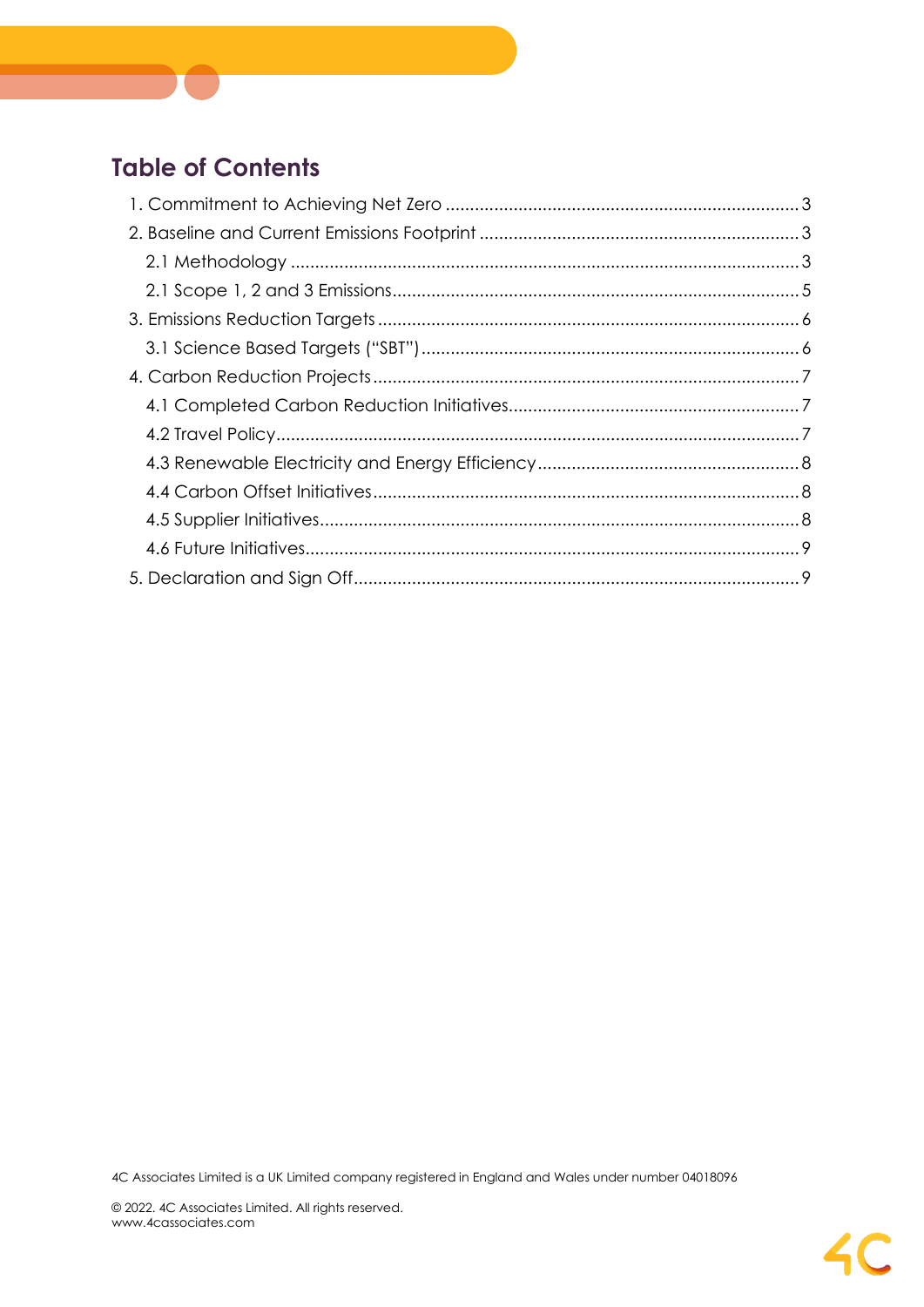# <span id="page-2-0"></span>**1. Commitment to Achieving Net Zero**

4C Associates Limited ("4C Associates") is committed to sustainability, is committed to achieving Net Zero emissions by 2030 and has been carbon neutral since 2020. We, as an organisation, are committed to the UN Sustainable Development Goals and the Paris Agreement to reduce greenhouse gas ("GHG") emissions and promote global security. We approach this by ensuring we operate sustainably across everything we do, including monitoring our direct environmental impact, the communities we work in, our clients as well as our people. We recognise that 4C Associates has embarked on this commitment and must ensure it continues to develop its understanding as well as promote awareness through the delivery of its improvement practical activities. In addition, we work to identify, deliver and sustain opportunities in procurement for our clients.

4C Associates aims to follow and promote good sustainability practices through our operations, as well as our innovative carbon solutions helping reduce environmental impacts of activities; we also strive to help our clients work towards Net Zero. This year we have engaged the services of a sustainability specialist who will be advising our clients, starting with a large university, then moving on to private sector clients. We are also working towards a collaboration with a software platform to enable a wider audience to download our Carbon Zero software tool and have an in-house energy expert whose input to projects has been warmly received. 4C Associates' carbon emissions are calculated using our innovative technology, as we do with our clients and has been aligned to British Standards. From this analysis, we have offset our emissions to ensure we are not negatively impacting climate change. 4C Associates is committed to ensuring we continue to measure and monitor our GHG emissions and seeks opportunities to remove or reduce the creation of these in our activities. We will strive to achieve this by taking the following actions:

- 1. Measuring 100% of the organisation's GHG emissions
- 2. Removing or reducing GHG emissions as far as possible
- 3. Ensuring that remaining emissions will continue to be offset through International Carbon Reduction and Offset Alliance approved projects

# <span id="page-2-1"></span>**2. Baseline and Current Emissions Footprint**

Baseline emissions are a record of the GHG emissions that have been produced in the past and were produced prior to the introduction of any strategies to reduce emissions. Baseline emissions are the reference point against which emissions reduction can be measured. The reporting year is the calendar year 2021 and the baseline year is the year 2020.

# <span id="page-2-2"></span>**2.1 Methodology**

Our methodology for calculating carbon emissions looks at all scope 1, 2 and 3 emissions for the entirety of the year (January-December). The category breakdown of the emissions is displayed below.

<sup>4</sup>C Associates Limited is a UK Limited company registered in England and Wales under number 04018096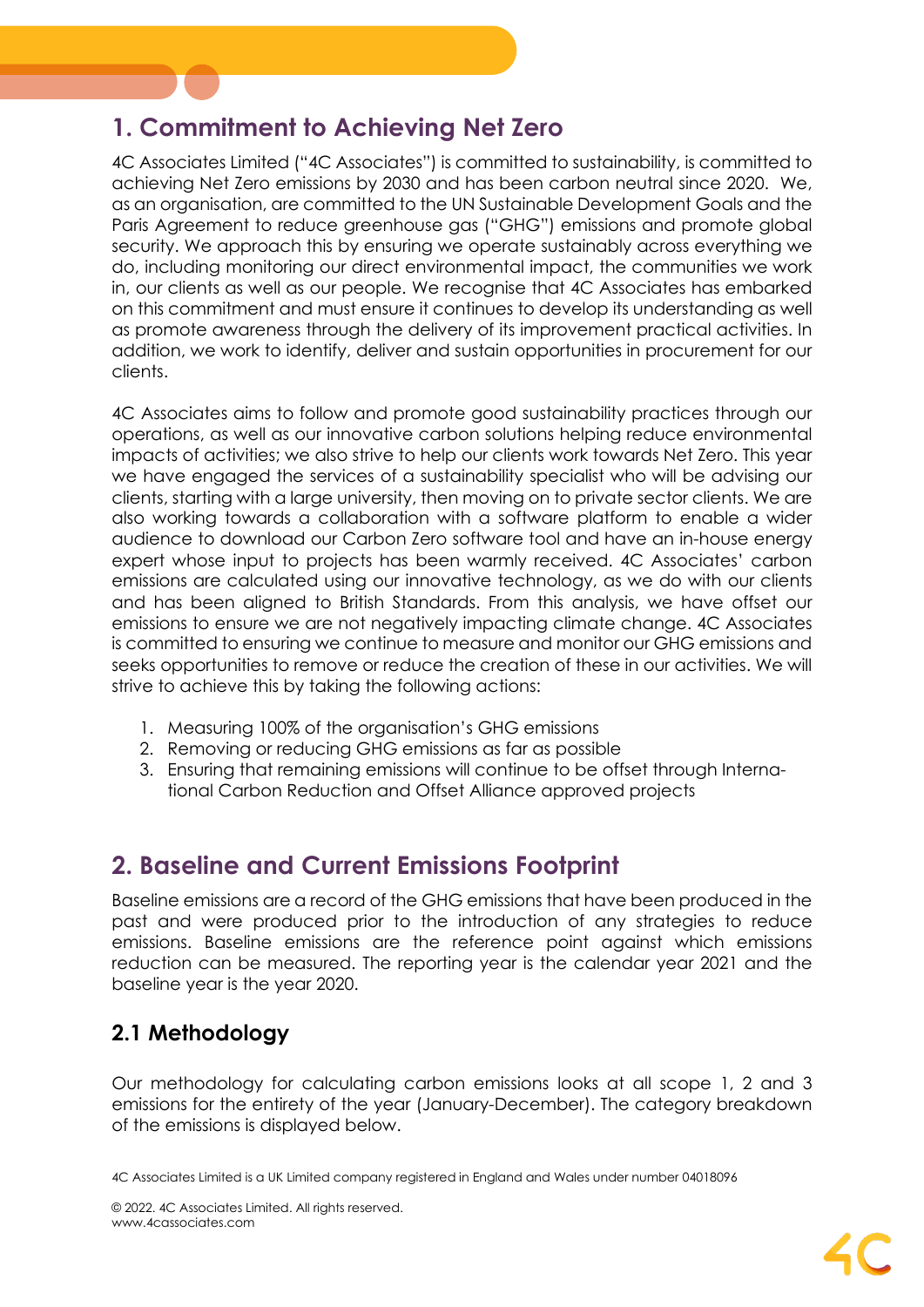#### **Scope 1 emissions**

No scope 1 emissions were present in 4C Associates operations.

#### **Scope 2 emissions**

These were quantified by the consumption of electricity and gas at company facilities.

#### **Scope 3 emissions**

These were quantified by the following scope 3 categories. All scope 3 emissions by 4C Associates fall under one of the following three categories:

- Category 1 Purchased goods and services
- Category 6 Business travel
- Category 7 Employee commuting

The carbon footprint of 4C Associates was quantified in line with the GHG Protocol and the following methodologies applied in the emission calculations as outlined in the following documents.:

- GHG protocol Corporate Standard
- GHG Protocol Scope 2 Guidance
- GHG Protocol Corporate Value Chain (scope 3)

The GHG Protocol has been selected because it is one of the most recognized and frequently applied standards to quantify the climate impact of corporations and as such is explicitly endorsed by PAS 2060. Emissions due to electricity usage (Scope 2) were calculated using market-based methodology. This methodology was used to incorporate the facts that all purchased electricity was from renewable sources. Emissions due to gas usage (Scope 2) were calculated using location-based methodology. For Scope 3 emissions, our spend-based methodology was used for both Category 1 (purchased goods and services) and Category 6 (business travel) calculations, with average-based methodology being used to calculate Category 7 (employee commuting).

#### **Data Sources**

Both primary and secondary data sources were used in the quantification of carbon emissions. Secondary data, based on averages or estimates, has only been used in cases where primary data was unavailable or could not reasonably be obtained.

- **Primary data:** Incorporates all activity data within direct control of 4C Associates. This specifically includes electricity and gas usage, quantities and costs of goods and services purchased, business travel and other minor company data.
- **Secondary data:** The principal form of secondary data sources utilised were emission factors. DEFRA and CenSA were the two data sources used in the emissions calculations. Other secondary data was used for calculating employee commuting using average-based methodology. The sources used were Statista which provided national average commuting statistics.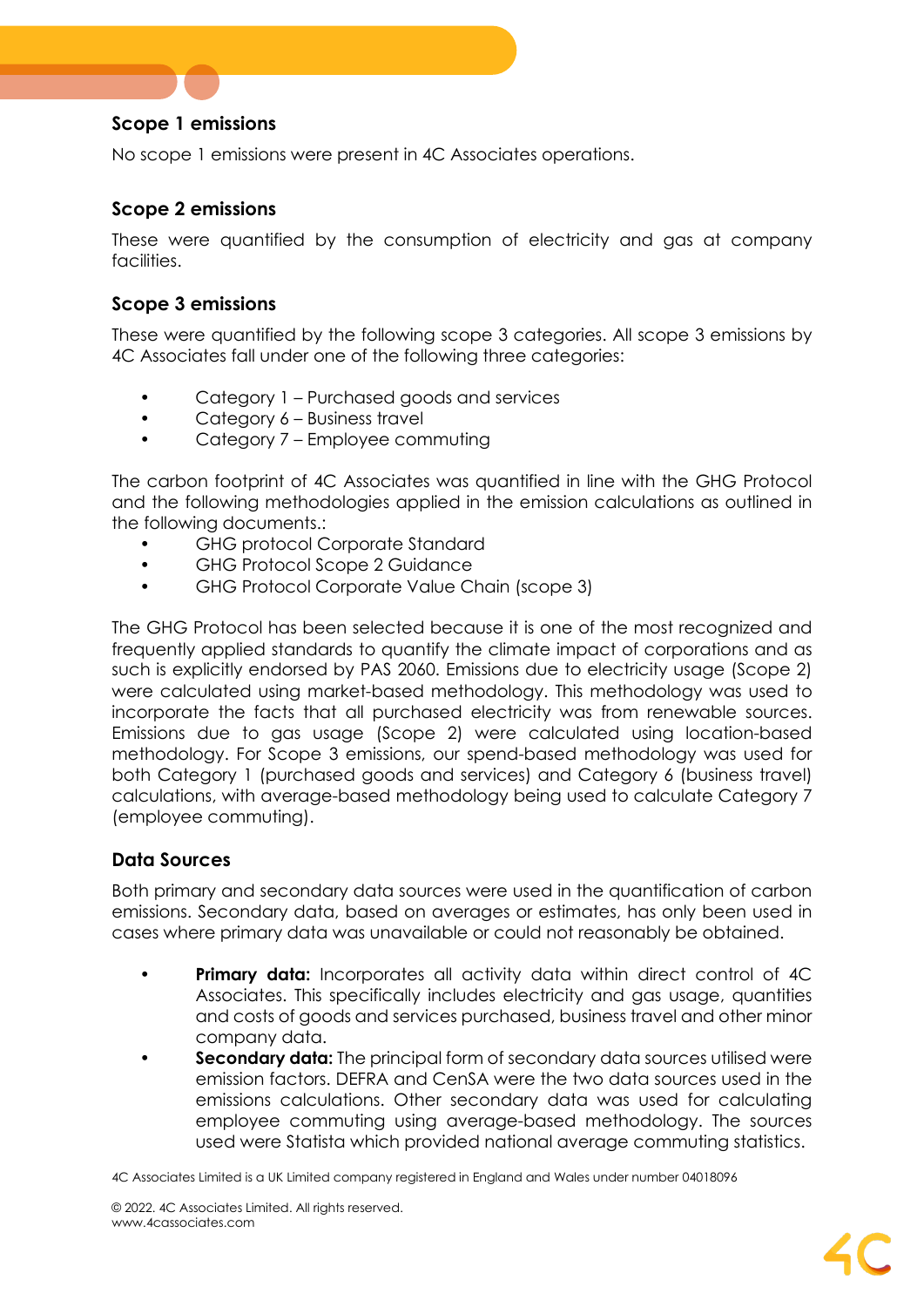## <span id="page-4-0"></span>**2.1 Scope 1, 2 and 3 Emissions**

Baseline emissions are a record of the greenhouse gases that have been produced in the past and were produced prior to the introduction of any strategies to reduce emissions. Baseline emissions are the reference point against which emissions reduction can be measured. In 2021 our carbon emissions increased to 749.37 tCO2e from 2020 (baseline year) resulting in 189.37 tCO2e increase. This increase can be accounted for due to the impact of COVID-19 understating our baseline value as opposed to BAU. Despite this, 4C is committed to ensuring we reduce our carbon emissions and achieve net zero.

4C Associates currently has no emissions relating to Scope 1. Scope 2 was slight and was quantified by the consumption of electricity and gas. Scope 3 related to categories 1, 6 & 7, with 4C Associates committed to working actively with suppliers to define Scope 3 emissions and support the reduction of their impact. This is being achieved through a phased approach which is outlined further on in this plan.

| <b>EMISSIONS</b>       | TOTAL (tCO2e)                                                      |
|------------------------|--------------------------------------------------------------------|
| Scope 1                | 0                                                                  |
| Scope 2                | 0.41                                                               |
|                        | Electricity Usage Emissions: 0 mtCO2e                              |
|                        | Gas Usage Emissions: 0.41 mtCO2e (Pre-offset)                      |
| Scope 3                | 559.59                                                             |
| (Included Sources)     | Category 1 - Purchased Goods and Services emissions: 509.47 mtCO2e |
|                        | Category 6 - Business Travel emissions: 42.92 mtCO2e               |
|                        | Category 7 - Employee Commuting emissions: 7.21 mtCO2e             |
| <b>Total Emissions</b> | 560                                                                |

#### **Baseline Year Emissions: 2020**

#### **Reporting Year: 2021**

| <b>EMISSIONS</b>       | TOIAL (tCO <sub>2</sub> e)                                         |
|------------------------|--------------------------------------------------------------------|
| Scope 1                | 0                                                                  |
| Scope 2                | 0.48                                                               |
|                        | Electricity Usage Emissions: 0 mtCO2e                              |
|                        | Gas Usage Emissions: 0.48 mtCO2e (Pre-offset)                      |
| Scope 3                | 748.89                                                             |
| (Included Sources)     | Category 1 - Purchased Goods and Services emissions: 634.50 mtCO2e |
|                        | Category 6 - Business Travel emissions: 104.66 mtCO2e              |
|                        | Category 7 - Employee Commuting emissions: 9.73 mtCO2e             |
| <b>Total Emissions</b> | 749.37                                                             |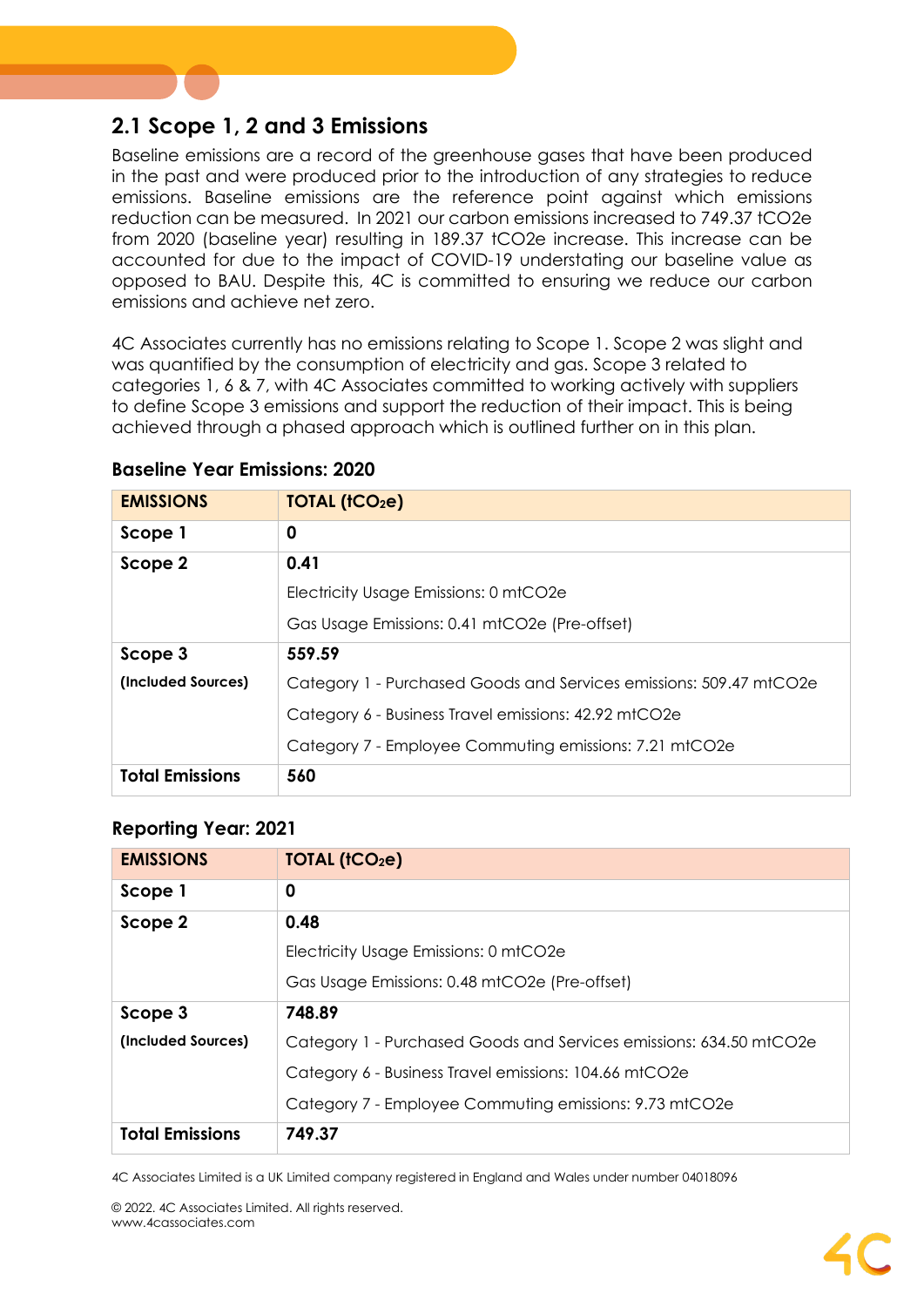# <span id="page-5-0"></span>**3. Emissions Reduction Targets**

In order to continue our progress to achieving Net Zero, 4C Associates has adopted the following carbon reduction targets that apply to all of its operations.

It will implement a phased approach, through intermediate targets, to achieve the main objective. To continue our progress to remove or reduce emissions from our business activities, we have adopted the following carbon reduction targets, against a 2020 baseline:

- 1. 25% (0.103 tCO<sub>2</sub>e) reduction in GHG emissions (Scope 2) per full-time employee by the end of 2025. We expect to achieve this target, through emissions reduction activities and procuring renewable energy or onsite generation.
- 2.  $60\%$  (335.75 tCO<sub>2</sub>e) reduction in Scope 3 emissions per full-time employee by the end of 2027. This will be delivered through a phased supply chain approach, working with key suppliers on carbon reduction activities.

4C Associates is purchasing carbon offsets that deliver social value to balance carbon emissions, however science-based targets ("SBT") do not allow carbon offsets to achieve targets. During 4C Associates' transition to Net Zero, we will continue to compensate all of our emissions which 4C Associates has done since 2020.



*Figure 1: Forecasted view with no action vs our target plan*

# <span id="page-5-1"></span>**3.1 Science Based Targets ("SBT")**

4C Associates Limited is a UK Limited company registered in England and Wales under number 04018096 4C Associates has signed up to SBTs with a commitment to be Net Zero by 2030. The SBT initiative is a collaboration between the Carbon Disclosure Project, the United Nations Global Compact, World Resources Institute and the Worldwide Fund for Nature. As part of this commitment, 4C Associates will be reporting on its carbon output annually and using data to drive initiatives internally and with key suppliers.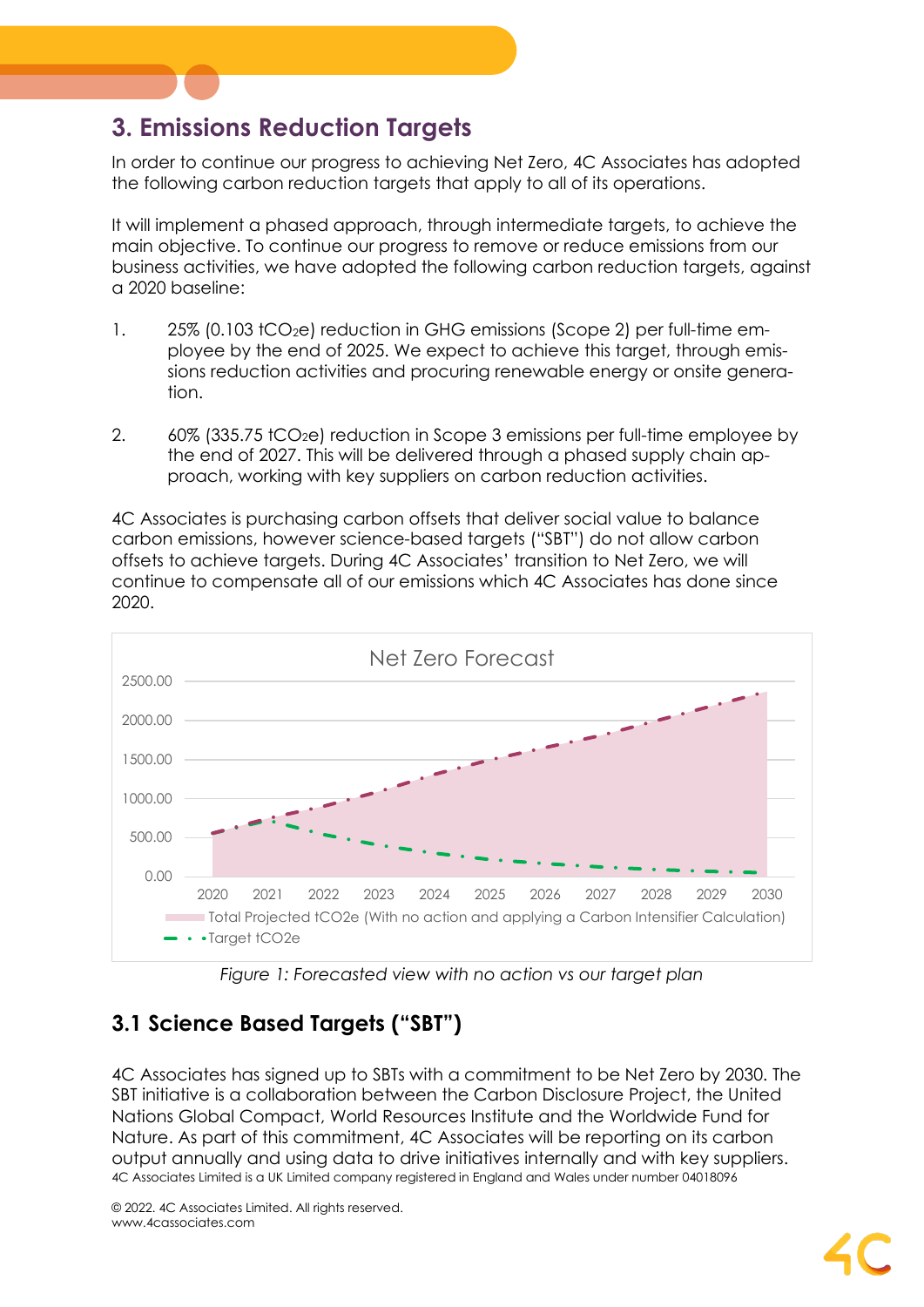This is a necessary step and pledge to meet the goals of the Paris Agreement – limiting global warming and supporting efforts to limit warming to 1.5°C. These targets provide a clearly defined pathway for 4C Associates to monitor reduction in GHG.

# <span id="page-6-0"></span>**4. Carbon Reduction Projects**

## <span id="page-6-1"></span>**4.1 Completed Carbon Reduction Initiatives**

4C Associates strives to continue to progress from the point the baseline was set and implement sustainable practices as part of the working environment post-pandemic. The following environmental management measures and projects have been completed or implemented since the 2020 baseline. It has:

- Implemented the Cycle to work scheme: 4C Associates offers and actively promotes a cycle to work scheme for all employees, encouraging them to use green methods of transportation into the office
- Encouraged office best practice: 4C Associates has already taken steps to ensure its head office is as sustainable as possible. The energy used in our head office is from a renewable energy provider and we have taken steps in the office to reduce carbon output such as use of energy efficient light bulbs, food waste reuse, waste recycling and so on
- Applied for certifications: as mentioned, 4C Associates has signed up for SBTi, but it is also in the process of becoming a B Corp company. B Corp Certification is a designation that a business is meeting high standards of verified performance, accountability, and transparency on factors from employee benefits and charitable giving to supply chain practices and input materials
- Introduced an Electric Tusker car scheme for all employees to encourage the use of greener methods of travel. Our office also has charging points to further encourage the use of greener travel

## <span id="page-6-2"></span>**4.2 Travel Policy**

4C Associates' travel policy is scheduled for review in 2022, among other things, to encourage and promote the use of green transport methods and look to review the following points and suggested options. This includes consideration of the following preferences in relation to modes of transport and overnight stays:

- 1. Train over air travel for journeys under 300 miles (or so): Edinburgh, Paris, Brussels, Amsterdam from London must be on train
- 2. Taxis must be electric vehicles ("EVs") if available
- 3. Car hire will be limited to only EVs
- 4. Flying if a flight must be taken, 4C Associates should have a list of preferred airlines with the youngest fleet/best carbon reduction initiatives; no connecting flights (unless unavoidable) and employees should always opt in to carbon offset option when purchasing the ticket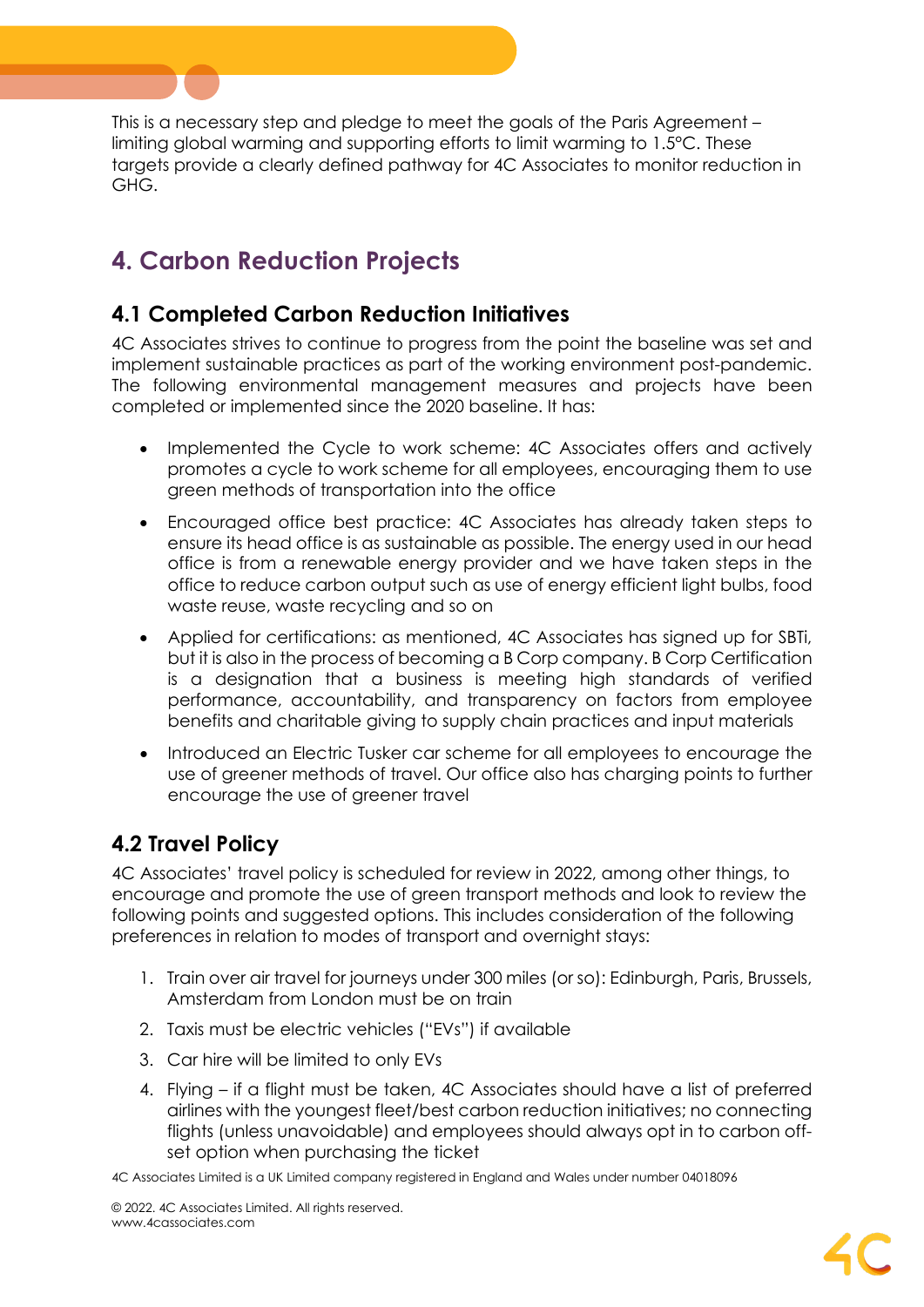5. Hotels – again, preferred hotels should be ones with green certificates, and this should be 4C Associates preferred choice

## <span id="page-7-0"></span>**4.3 Renewable Electricity and Energy Efficiency**

Where 4C Associates has direct control of contracts, the procurement of electricity consumed is from renewable sources, resulting in very little Scope 2 emissions. 4C Associates will continue to look at ways of working with its landlord to reduce energy consumption within the head office building. This includes exploring additional initiatives such as energy lights switching off when not in use more frequently, optimising the use of office lighting by encouraging people to sit in the same area so that light/heating can be switched off in parts of the building that are unused or under-utilised from day-to-day. Additionally, 4C Associates ensures all office equipment purchased is energy-efficient, working closely with its IT managed service provider CenCom.

## <span id="page-7-1"></span>**4.4 Carbon Offset Initiatives**

To recap, 4C Associates has purchased carbon offsets for GHG emissions to neutralise the impact of its carbon emissions whilst also ensuring we invest in offsets that focus supporting worthwhile initiatives. By offsetting the GHG emissions, this results in no net effect on the amount of GHG emissions in the atmosphere. Examples of these initiatives include the Chacayes Hydroelectric Project in Chile which is a run-off river hydroelectric power plant located in the Cachapoal Valley. 4C Associates is committed to continuing to invest in initiatives such as these, as well as carbon capture technology to ensure further benefit is delivered beyond offsetting carbon emissions.

4C Associates has also undertaken a self-certification developing a Qualifying Explanatory Statement in support of PAS 2060:2014.

### <span id="page-7-2"></span>**4.5 Supplier Initiatives**

We are committed to take a long-term approach to carbon reduction and sustainability and the only way to do this is to work with key stakeholders in the supply base. Because of this, in 2022, 4C Associates will be implementing an Environment Charter which key suppliers will have to sign up to. This will commit suppliers to carbon reduction and to work with 4C Associates to become more sustainable. There are already pledges of this kind in the Supplier Relationship Management and Code of Conduct created, alongside our Environment Policy, to encourage model behaviour from our supplier base – initiatives taken in our quest to achieve B Corp status across the group.

To support this, 4C Associates has undertaken analysis on our internal supply chain to identify key suppliers to engage with across the next 18 months across three tranches to support with a collaborative approach to reducing Scope 3 emissions and in turn support the aim of becoming net zero. Additionally, to support these suppliers, we will also be reviewing practices and reporting data annually to ensure adherence.

<sup>4</sup>C Associates Limited is a UK Limited company registered in England and Wales under number 04018096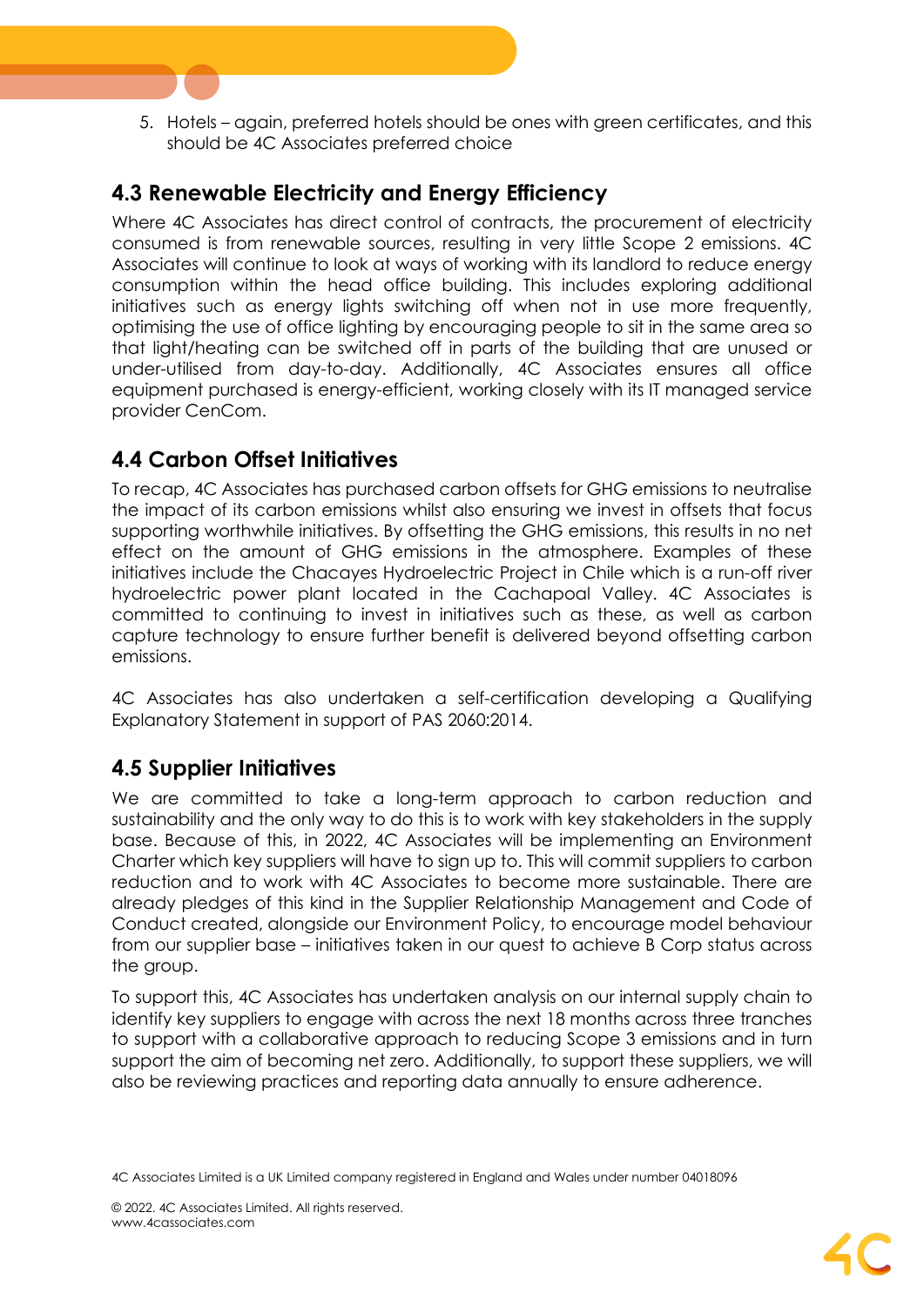### <span id="page-8-0"></span>**4.6 Future Initiatives**

As part of the future ways of working strategy, 4C Associates is actively exploring opportunities to deliver a reduction in its carbon footprint. This will include internal opportunity identification and working externally with direct and indirect supply chains to deliver further reductions. Additionally, with more staff working from home 4C are exploring further initiatives to support the reduction of carbon emissions and the energy used at home.

# <span id="page-8-1"></span>**5. Declaration and Sign Off**

This Carbon Reduction Plan has been completed in accordance with the government's Procurement Policy Note 06/21 and associated guidance together with reporting standard for Carbon Reduction Plans.

Emissions have been reported and recorded in accordance with the published reporting standard for Carbon Reduction Plans and the GHG Reporting Protocol corporate standard using the appropriate [Government emission conversion factors](https://www.gov.uk/government/collections/government-conversion-factors-for-company-reporting)  for GHG [company reporting.](https://www.gov.uk/government/collections/government-conversion-factors-for-company-reporting)

Scope 1 and Scope 2 emissions have been reported in accordance with Streamlined Energy and Carbon Reporting requirements, and the required subset of Scope 3 emissions have been reported in accordance with the published reporting standard for CRPs and the Corporate Value Chain (Scope 3) Standard.

This plan has been reviewed and signed off on behalf of the board of 4C Associates, registered company number 04018096, by:

**Simon Terry** CEO Date: June 2022